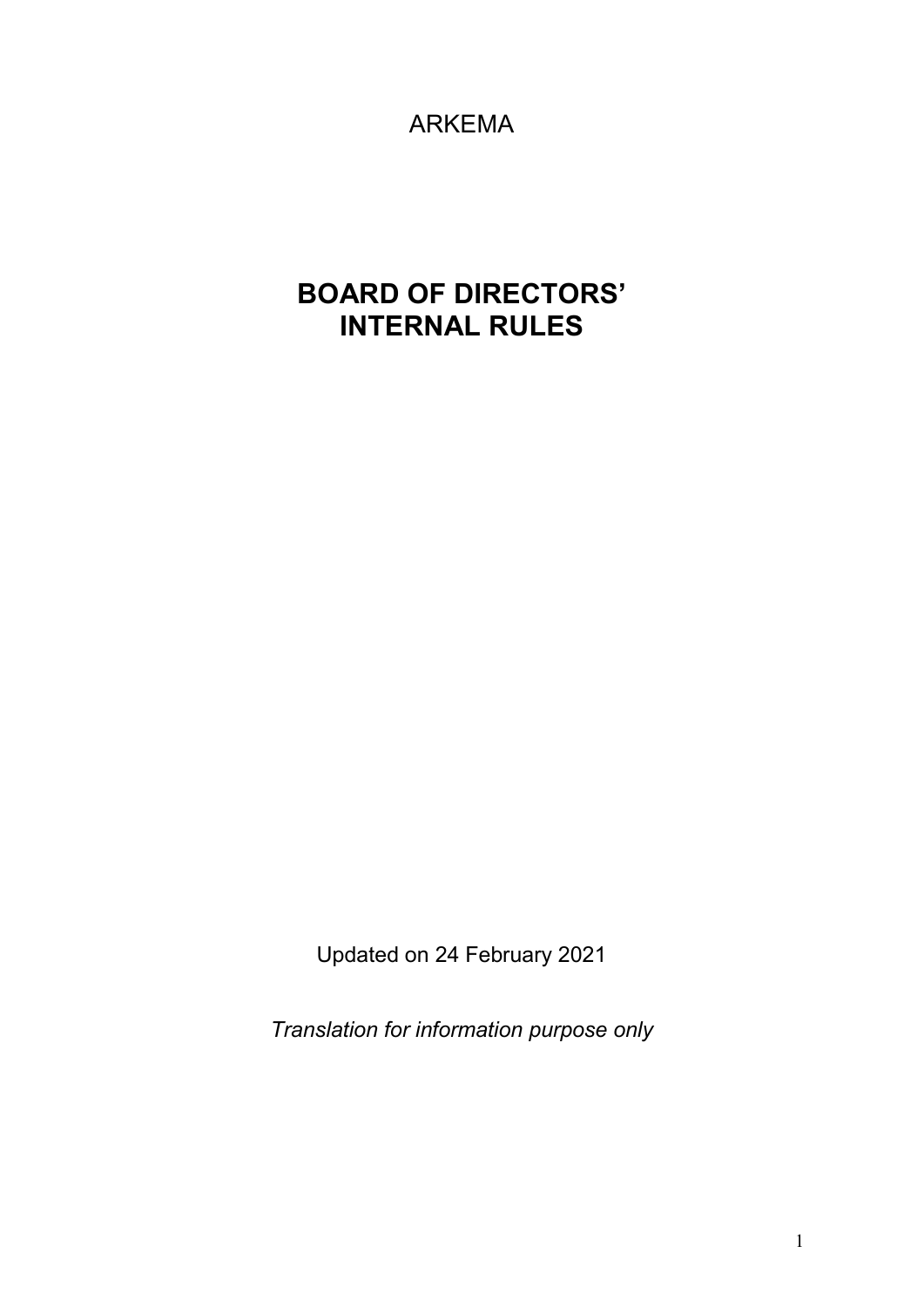#### **INTRODUCTION**

The Board of Directors of Arkema (the "**Company**") has adopted these internal rules setting out the rights and obligations of the Board members of the Company and the operating rules of the Board of Directors.

These Board of Directors' internal rules apply to each director and are intended to complete the legal, regulatory and statutory obligations and to clarify the Board's operating procedures.

Should a director be a legal entity, these internal rules shall apply to its permanent representative as if it was a director in its own name, without prejudice to the obligation of the legal entity it represents to satisfy with the obligations set out in these internal rules and in particular the provisions of articles "Confidentiality" and "Respect of stock exchange rules."

# **PART I**

#### **RIGHTS AND OBLIGATIONS OF THE DIRECTORS OF THE COMPANY**

#### **Knowledge and respect of legal and statutory obligations**

Before accepting its functions as director, any candidate receives a copy of the articles of associations of the Company and of these internal rules and acknowledges the specific provisions related to its functions.

It must also ensure that it is aware of the laws and regulations governing functions as director of a French "*société anonyme*" and in particular rules relating to:

- the definition of the powers of the Board of Directors;
- multiple directorships;

- agreements entered into between the Company and a director or a company in which it is a director, member of the supervisory board, officer or partner with unlimited liability;

- possession and use of privileged information;
- reporting of operations on the securities of the Company;
- black out periods for dealing in the securities of the Company.

Any director shall hold, in its own name and for the duration of its term, at least 450 shares. Failing to hold these shares upon taking office, it has to rectify its situation within a one-year period.

#### **Respect of the Company's corporate interest**

Directors must act in all circumstances in the interest of the Company, taking into consideration social and environmental issues of the Company's business, and represent all shareholders of the Company.

# **Independence of judgment – Conflicts of interest**

Directors undertake to maintain their independence of analysis, judgment, decision and action under all circumstances.

Directors undertake not to seek or accept from the Company or from any companies affiliated therewith, directly or indirectly, any advantages that may jeopardize their Directors independence.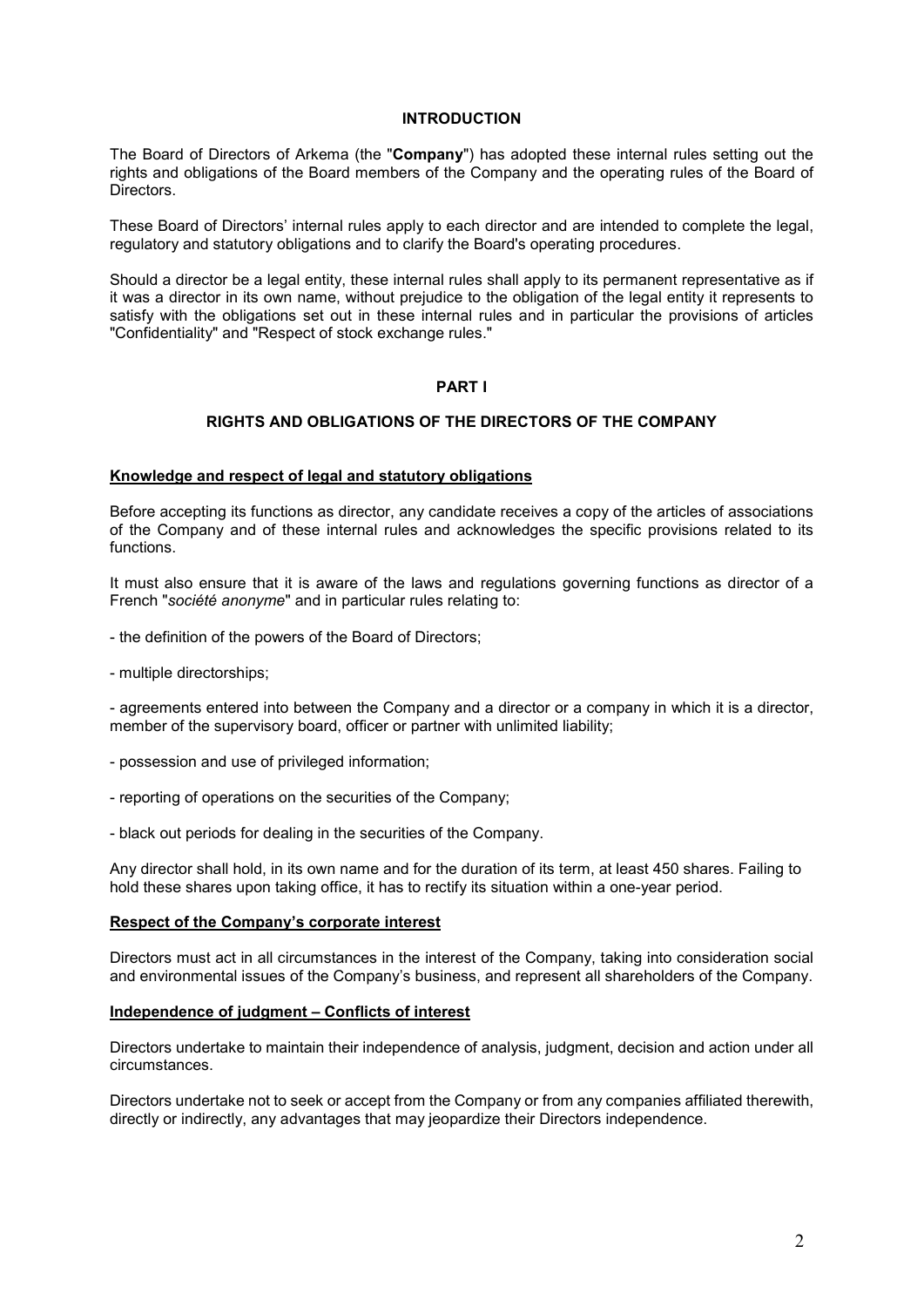Each director shall make, as at the date of its appointment, and every year upon request made by the Company within the context of the preparation of the reference document, and at any time, should the Chairman requests so, a statement in relation of conflict of interest, existing or potential thereof.

In addition, directors shall notify the Board of any conflict of interest, whether direct or indirect, actual or potential, with the Company, as soon as possible. In such a case, the director concerned shall abstain from voting on any resolution submitted to the Board and from participating in any discussions preceding such voting. The Chairman may ask such director not to attend the meeting. An exception shall be made where all directors were to abstain from voting in application thereof.

# **Activity of the Board – Attendance**

Directors shall devote time necessary to prepare the Board of Directors' meetings as well as the committees' meetings on which they sit and to examine the supporting documentation sent to them.

Consequently, directors may not hold more than four other directorships in listed companies, not affiliated with the Group, including foreign companies. Should a director accept a new term of office as director, chief executive officer, member of an executive board or member of a supervisory board, excepting all terms of office held in a company controlled by the Company or in another company within the group to which a director belongs, it must inform the chairman of the Nominating, Compensation and Corporate Governance Committee.

The Chairman and Chief Executive officer may not hold more than two other directorships in listed companies not affiliated with the Group and must seek the approval of the Board of Directors prior to accepting any new directorship in a listed company.

Unless it is impossible, directors shall participate in all meetings of the Board and of the committees on which they sit, as well as in shareholders' general meetings.

# **Information**

Prior to each Board of Directors meeting, a file is sent to each director sufficient time before the meeting, providing information on items of the agenda that require a special analysis and prior consideration, whenever respect of confidentiality enables it.

However, in the event of an emergency meeting under special circumstances, such information may be sent to the directors within a shorter notice of time, or even at the beginning of the meeting.

In addition, directors may and must ask the Chairman and/or Chief Executive Officer any additional information they may consider necessary to properly fulfil their duties, particularly in light of the agenda of the meetings.

At each meeting, the Chairman of the Board summarizes the operations concluded since the previous meeting, as well as the current main projects likely to be concluded before the next meeting. The Board of Directors is also informed at least once a quarter on the Company's financial situation, cash position, and commitments and liabilities.

Outside meetings, the Chairman must keep directors regularly informed on all relevant information, concerning the Company or the Group, and send them any press article and financial analysis report, and alert them of any event or development which may have an important impact on operations or information previously disclosed to the Board.

# **Training**

Directors, if they deem it necessary, may request at the time of their appointment or during their term of office, additional training on the Group's specific features, businesses, and areas of activity. This training is organized, proposed and paid by the Company. Directors representing employees or employee shareholders receive appropriate training to the performance of their duties and in accordance with the applicable regulations.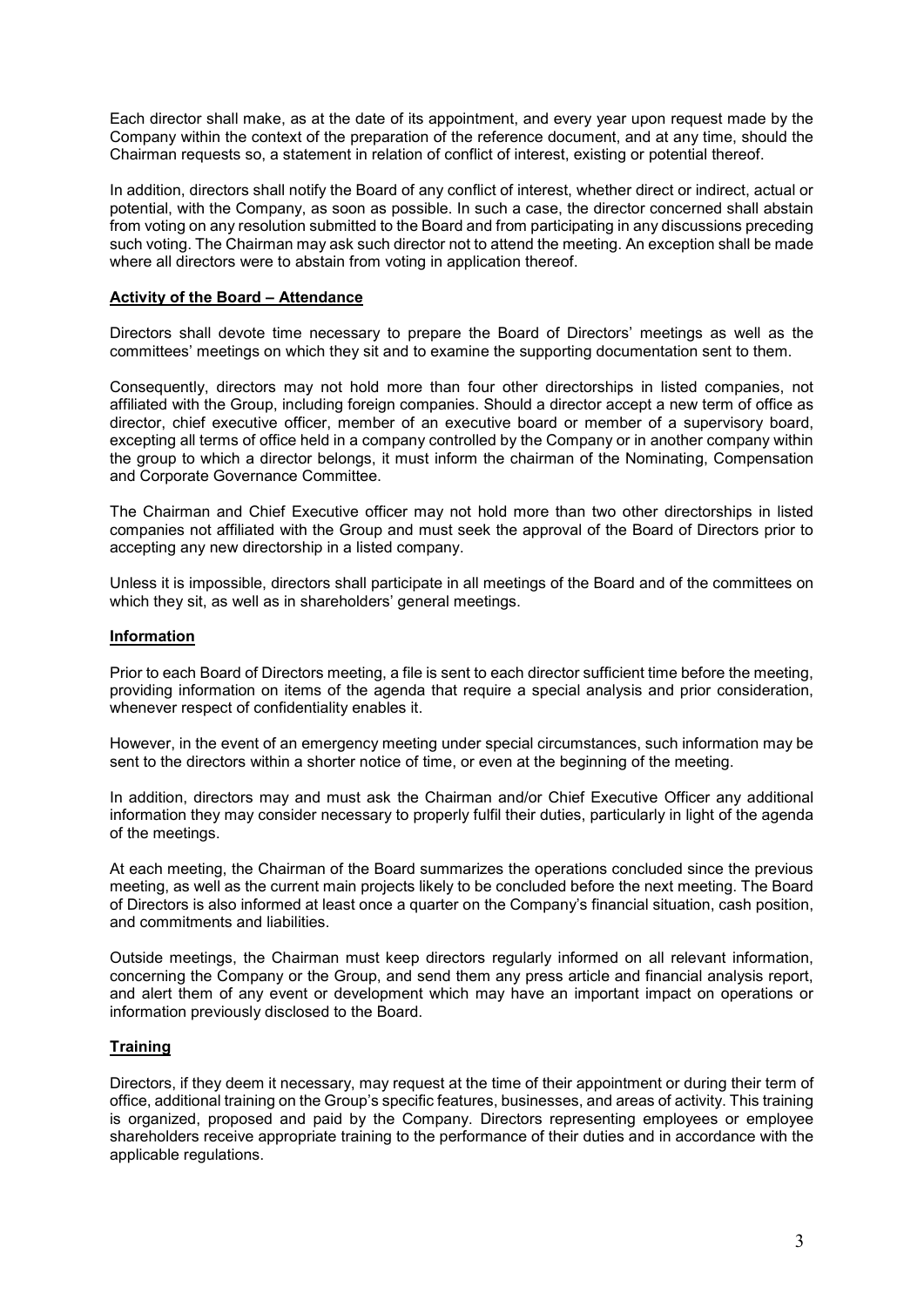# **Confidentiality**

All documents provided for Board meetings and all information collected during or outside Board meetings (the "**Information**") are confidential, without exception, whether or not the Information collected is presented as being confidential; directors must consider themselves bound by strict professional confidentiality beyond the simple duty of discretion provided for by the law, and as such:

- they cannot use, in whole or in part, the Information or make it benefit a third party, for any reason whatsoever.
- they undertake not to express their individual views outside the boardroom on matters discussed during Board meetings, or on the essence of the opinions expressed by each director;
- they take all reasonable measures to ensure the respect of such confidentiality in particular the security of files and documents transmitted to them.

However, the permanent representative of a legal entity being a director may communicate information gathered during the Board meeting to the corporate officer of such legal entity. It shall make sure that:

- the disclosure of such information is made for the purpose of the good fulfillment of its duty as director by the legal entity, in the interest of the Company, and is limited in both its content and the number of recipients to the strict necessary for this purpose;
- the legal entity takes all appropriate measures to ensure the respect of strict confidentiality by the corporate officer.

The confidentiality character of Information is removed as from the moment it is publicly released by the Company by way of a press release and within the limits of such disclosure.

In addition to this duty of confidentiality, directors undertake not to speak publicly as director of the Company on any matter relating to the Company and its Group, related or unrelated to the Board decisions, except with the Chairman's prior consent.

# **Duty of loyalty**

A director may not use its title or functions as director to secure for itself or for the benefit of any third party any advantage, whether monetary or not.

Any director undertakes to notify the Board of any agreement entered into between itself, directly or indirectly, or via an intermediary, and the Company, prior to entering into such agreement.

Any director undertakes not to assume any personal duties in companies or business activities that are in competition with the Company without previously notifying the Board of Directors and the chairman of the Nominating, Compensation and Corporate Governance Committee.

#### **Duty of expression**

Directors undertake to clearly express their opposition in the case where a decision to be taken by the Board of Directors is contrary to the Company's corporate interest and they must endeavor to convince the Board of Directors of the pertinence of their position, it being specified that such duty applies to meetings of the Board of Directors solely and shall in no way be interpreted as authorizing director to public stance.

#### **Respect of stock exchange rules**

Directors shall refrain from trading for their personal account on securities of the Company regarding which it holds information not yet publicly disclosed and which may influence the share market price. In this respect the following procedures shall be observed: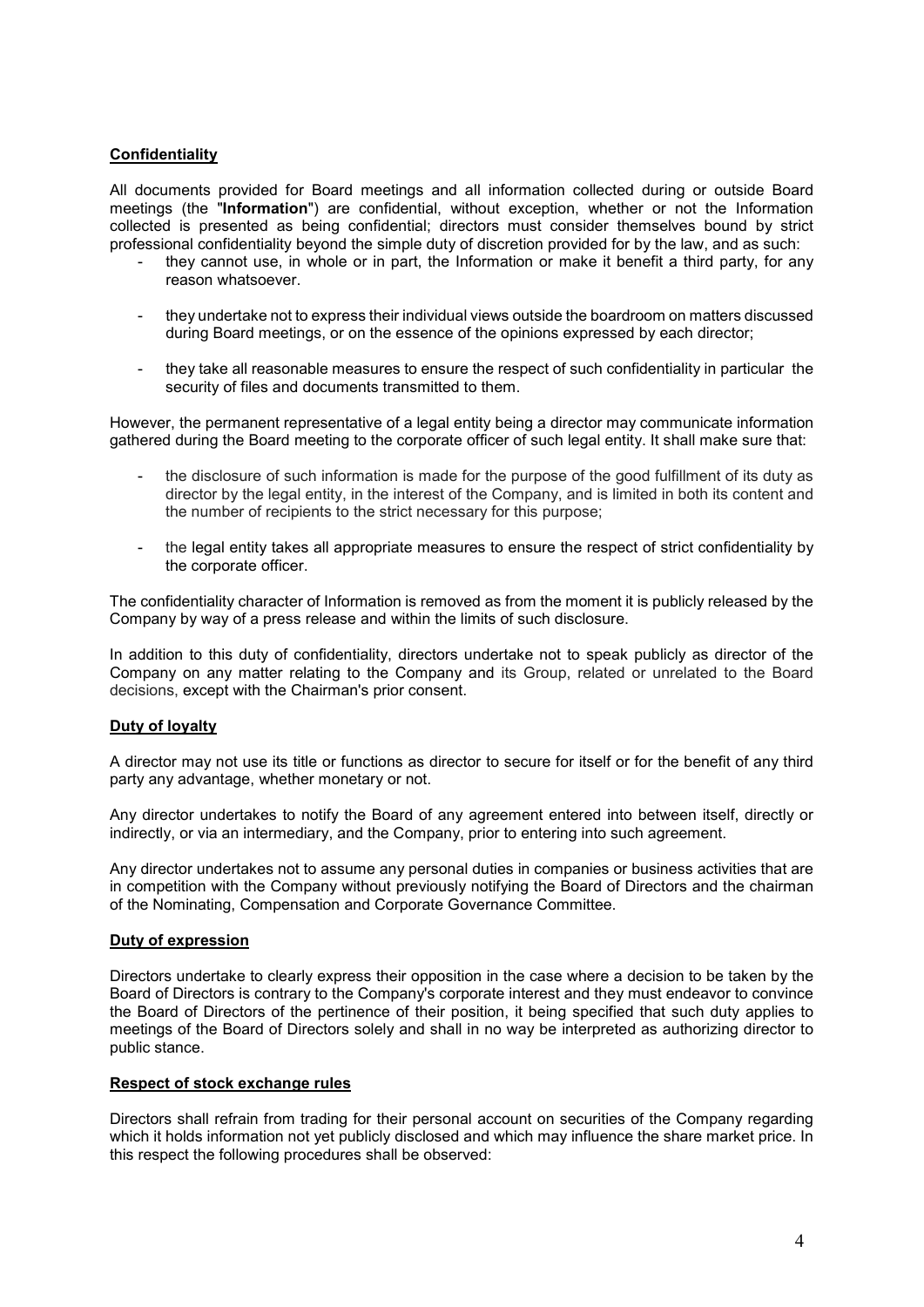- all shares of the Company and as the case may be, of its listed subsidiaries, belonging to the director or one of its un-emancipated minor children, or its non-separated spouse, must be held in registered form: either in their direct names with the Company or its agent, or administered by a French intermediary whose details will be communicated to the secretary of the Board;

- any transaction on financial instruments whatsoever (MONEP, warrants, securities convertible into shares or a debt, etc.) on stock market lending or short selling is prohibited;

- any transaction on the share itself will be strictly prohibited, including coverage, during the (i) thirty calendar days preceding the publication of annual and interim results and (ii) fifteen calendar days preceding the publication of quarterly results, as well as the day of the publication of such annual, interim and quarterly results;

- each director shall declare concomitantly to the French financial markets authority (*Autorité des Marchés Financiers*) and the secretary of the Board, within the period prescribed by Law or the regulation in force, any acquisition, disposal, subscription or exchange of securities of the Company, as well as transactions carried out on financial instruments related to them, made, directly or indirectly, for its own account or for the account of third parties;

- each director will ensure that persons with close personal ties declare concomitantly to the French financial markets authority (*Autorité des Marchés Financiers*) and to the secretary of the Board, within the period prescribed by the Law or the regulations in force any acquisition disposal, subscription or exchange of securities of the Company as well as the transactions carried out on financial instruments related to them, they made.

#### **Compensation**

In accordance with the compensation policy approved each year by the General Shareholders Meeting, the Board allocates, in accordance with the terms and conditions prescribed by the policy, a compensation to the directors within the limit of the total amount granted by the General Shareholders Meeting. The compensation policy submitted by the Board to the General Shareholders Meeting must be compliant with the corporate interest, contributes to the longevity of the Company, and be in line with the Company's business strategy. Hence, the compensation policy includes a predominant variable amount based on directors' attendance at a Board of Directors' meeting or its committees.

The directors exercising functions within a Group company do not receive any compensation for these duties.

# **PARTY II**

# **INTERNAL RULES OF THE BOARD OF DIRECTORS**

#### **Composition/Independence**

The Board of Directors determines the number of its member in accordance with the applicable laws and regulations.

The Board of Directors ensures that its composition enables it to perform its duties with the necessary independence and impartiality. Thus, it ensures compliance with the objectives of diversification, whether in terms of directors' independence, gender balance, age, nationality, profiles, complementary skills and international exposure.

The Nominating, Compensation and Corporate Governance Committee is in charge of selecting new directors and submits their candidacy with a reasoned opinion to the Board of Directors. For that purpose, the Committee may be assisted by recruitment specialists. The Committee ensures that the above-mentioned diversification objectives are taken into account and that candidates are recognized and independent personality with the required availability to perform the functions of Director of the Company.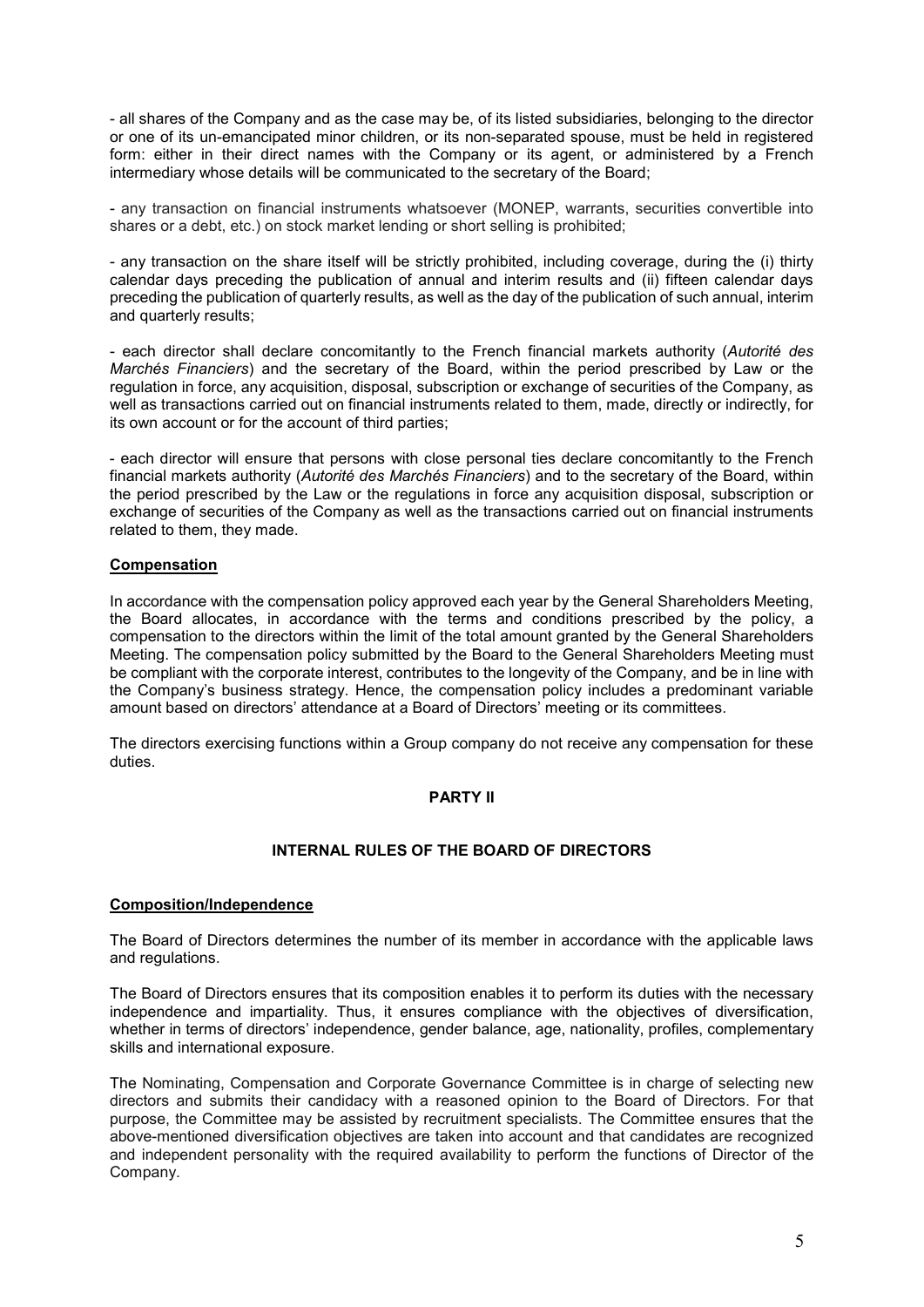At least half of the directors of the Board must be independent.

A director is "considered" as independent when it has no relationship whatsoever with the Company, its group or its management, and in particular a director who:

- is not and has not been during the course of the previous five years
	- an employee or executive officer of the Company,
	- an employee, executive officer or director of a company consolidated by the Company;
- is not an executive officer of a company in which the Company holds a directorship, directly or indirectly, or in which an employee appointed as such or an executive officer of the Company (currently in office or having held such office for less than five years) is a director;
- is not, or is not directly or indirectly linked to, a significant customer, supplier, investment banker, corporate banker or consultant of the Company or its Group, or for whom the Company or the Group accounts for a material part of its business;
- has no close family ties to an executive director of the Company;
- has not been, during the previous five years, a statutory auditor of the Company
- is not a director of the Company for more than twelve years;
- is not or does not represent a significant shareholder of the Company holding over 10% of the Company's share capital or voting rights.

The qualification of independent director is discussed each year by the Nominating, Compensation and Corporate Governance Committee and analysed on a case by case basis each year by the Board of Directors in view of the criteria mentioned above before the publication of the annual report.

However, the Board may find that a member, who does not fulfil the aforesaid criteria, may be qualified as independent and *vice versa*, if a particular situation justifies so.

Each member qualified as independent director informs the Chairmen as soon as he/she becomes aware of any change in his/her personal situation with regard to the same criteria.

# **Duties**

The Board of Directors is a collegiate body mandated by the shareholders within which decisions are taken collectively. It exercises the powers assigned by Law in order to act in the Company's best interests in all circumstances. In this context, it endeavours to promote long-term value creation by the Company by considering the social and environmental aspects of its activities. As such, the Board of Directors sets out the guidelines governing the Company's activity and oversees their application. Subject to those powers expressly conferred on the shareholders meetings and within the limits of the Company's corporate purpose, the Board of Directors considers any issue involving the proper operation of the Company and decides on issues concerning the Company. The Board of Directors may grant, with or without the faculty of subdelegation, any delegation to its Chairman or to any other representative it appoints, subject to the limitations provided for by the law

Within the scope of its duties, but not limited to, the Board of Directors:

- ensures the strategic developments of the Company;

- regularly reviews, in relation to the strategy it has defined, the opportunities and risks, such as financial, legal, operational, social and environmental risks, as well as the measures taken accordingly;

- discusses major transactions contemplated by the Group;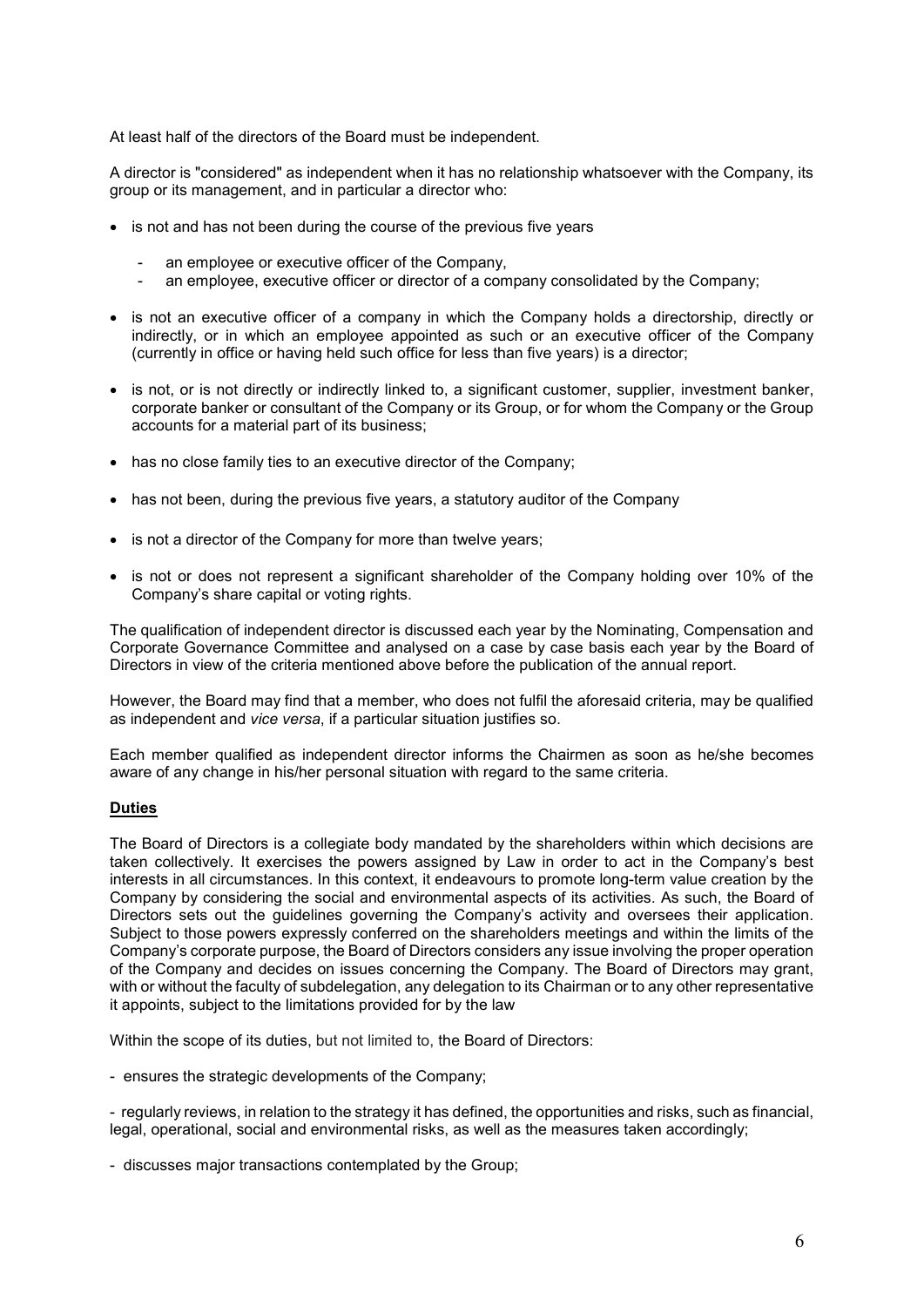- decides or authorizes the issuance of bonds;

- establishes the terms and conditions of the share buy-back programs to be proposed at the shareholders general annual meeting;

- decides on the use of any permit or authorization granted by the shareholders general annual meeting;

- sets out the conditions of allocation of the stock options and/or free allocation of performance shares, in accordance with the authorization granted by the shareholders general annual meeting;

- determines the general management structure of the Company;

- appoints and dismisses executive directors (chief executive officer and vice-executive officer) and fixes their remuneration;

- adopts, as the case may be, limits on the powers of the Chief Executive Officer and Vice-Executive Officer;

- ensures that its composition is balanced in terms of diversity (nationality/international experience, age, men/women, qualification and professional experience);

- determines diversity objectives within governing bodies;

- performs controls and verifications it deems appropriate and ensures, in particular, the proper operation of the committees put in place and reviews their reports and ensures, among other things, the implementation of a mechanism to prevent and detect corruption and influence peddling and the existence and implementation of a policy of non-discrimination and diversity within the Company as well as in its Group;

- ensures the quality of information provided to the shareholders and to the financial markets through the financial statements it closes and the annual report;

- convenes and sets out the agenda of the shareholders' meetings;

- examines the regulated agreements and decides on their prior authorization;

- draws every year the list of independent directors in compliance with these regulations,

- approves the Chairman's report on the composition, preparation and organization of the Board works and internal control procedures and risks management.

#### **Functioning**

#### **Board meetings**

1. The Board of Directors shall meet at least four times per year and as often as the interests of the Company demand.

The Board also meets once a year in the form of an all-strategy seminar.

Schedule of the meetings of the Board is set out from one year to another, except for extraordinary meeting.

2. The Board of Directors is convened by the Chairman on the agenda he determines. Meetings are convened by any means and even verbally. Notices may be sent by the secretary of the Board. Save emergency and in case of special circumstances, they are sent eight days before each meeting.

The notice specifies the place of the meeting which may be the registered office or any other place.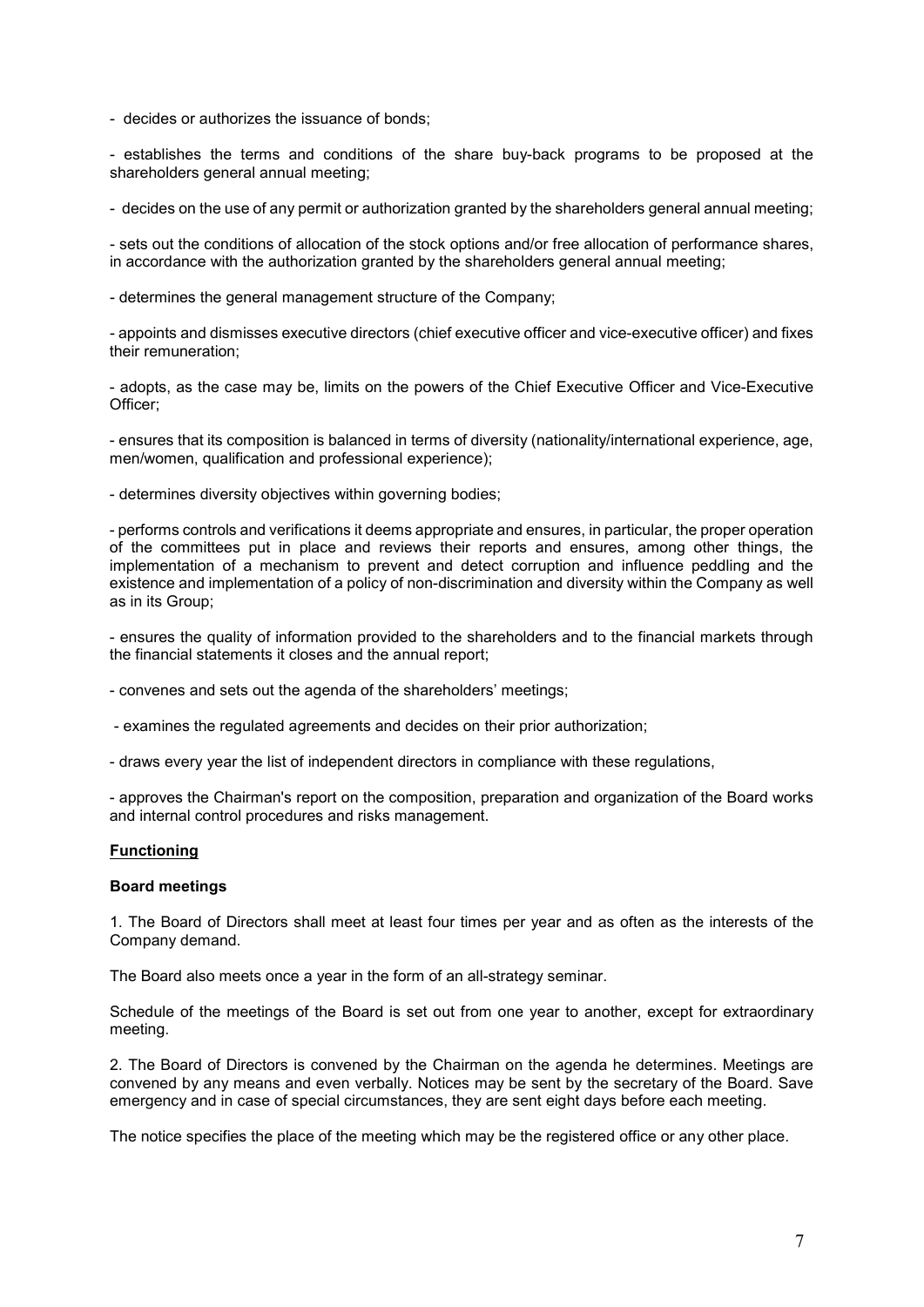3. Directors may be represented by another director at Board meetings. Each director may represent no more than one other director at any Board meeting. The proxy must be given in writing, either by letter or by fax.

In all cases permitted by Law and if notices of meeting provide for so, directors attending the meeting by means of conference call, videoconferencing or other telecommunication mean enabling their identification, are deemed present for the purpose of quorum and majority requirements.

4. An attendance register is held at the registered office and signed by each director attending the meeting, in its own name or on behalf of a director it represents. Proxies are attached to the attendance register.

Decisions of the Board are recorded in minutes which draft is sent or provided to all Board members with the convening notice of the next meeting at the latest.

Minutes of the meeting mention the attendance of directors by videoconferencing or telecommunication means and report the occurrence of any technical problem related to a videoconferencing or a telecommunication that disrupted the course of the meeting.

The secretary of the Board is authorized to certify copies or extracts of minutes of Board meetings.

5. Some external persons to the Board, e.g. members of the Executive Committee, who can give some appropriate explanations and comments for the proper understanding of the Board members on any items of the agenda of a technical nature or requiring special presentation or explanation, or, as the case may be, third parties whose presence is useful for the functioning and deliberations, may attend all or part of the board meetings at the Chairman's initiative. Such third parties are subject to the same rules of ethics, confidentiality and deontology, for those applicable to them, as the members of the Board.

The members of the Board of Directors also have the opportunity to meet with the Company's main senior executives, including without the presence of the executive directors, provided that they have previously informed the latter.

#### **Evaluation**

The Board conducts an annual self-assessment of its performance, covering its areas of duties and commitment, every year by mean of a questionnaire, including questions relating to the functioning of the committees proposed by the Nominating, Compensation and Corporate Governance Committee.

Furthermore, a formal assessment is conducted every three years, under the direction of the Nominating, Compensation and Corporate Governance Committee, with the help of an external consultancy.

The result of this assessment, and as the case may be, the steps taken consequently, are presented in the reference document.

#### **Committees**

The Board of Directors has set up:

- an Audit and Accounts Committee;
- a Nominating, Compensation and Corporate Governance Committee; and
- an Innovative and Sustainable growth Committee.

Committees are entirely composed entirely of directors, appointed by the Board of Directors upon proposal of the Nominating, Compensation and Corporate Governance Committee. Members are appointed on a personal basis and cannot be represented. The chairman of each committee is appointed by the Board of Directors, upon proposal of the Nominating, Compensation and Corporate Governance Committee.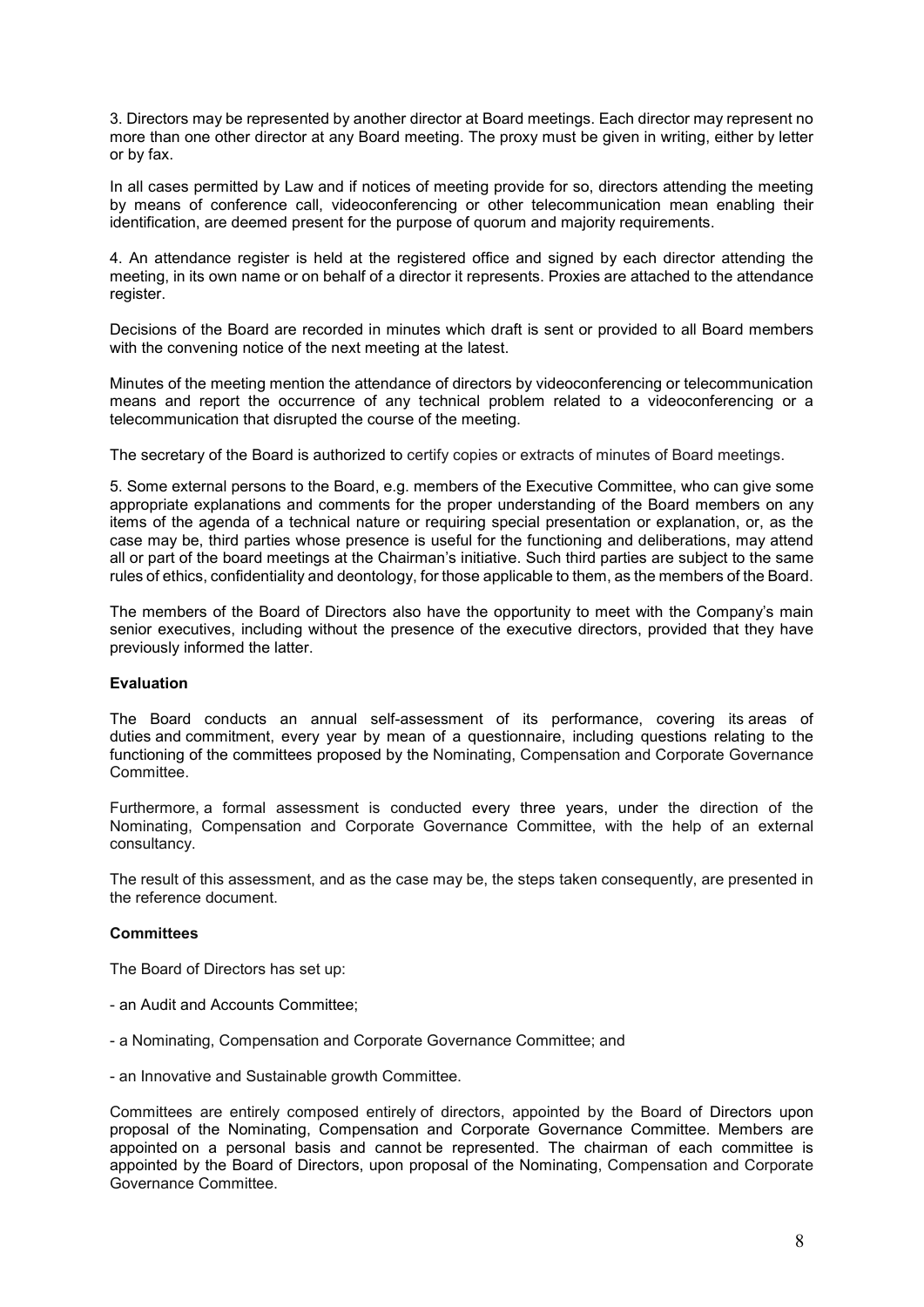The duties and the composition of each committee are set out in their respective internal rules, as set up by the Board of Directors.

Committees shall perform their duties under the responsibility and for the benefit of the Board of Directors.

Each committee makes a report on its works to the Board of Directors.

Each committee also conducts an annual performance evaluation, covering its missions and commitments, by means of a questionnaire prepared by the Nominating, Compensation and Corporate Governance committee. The formal evaluation of the Board of Directors, which is performed every three years under the direction of the Nominating, Compensation and Corporate governance committee, also applies to the committees.

Furthermore, the Board may decide to set up specialized committees it considers appropriate, other than the committees described above, and which perform under its responsibility. These committees may comprise, as the case may be, employees which are not directors.

#### **Lead Independent Director**

Whenever the functions of Chairman of the Board of Directors and Chief Executive Officer are combined and entrusted to the same individual, the Board of Directors shall appoint a Lead Director on a proposal by the Nominating, Compensation and Corporate Governance Committee, from among the directors qualifying as independent. He/She is appointed for his/her term of office as director. He/she is eligible for reappointment. The Board of Directors can terminate the Lead Director's functions at any time.

#### **Duties of the Lead Director**

The Lead Director's role mainly consists in verifying that the governance bodies of the Company have the opportunity to operate properly. In this regard, the Lead Director performs the following duties with the following powers:

# **1. Functioning of the Board of Directors**

- He/she can propose, if appropriate, items for inclusion in the agenda of the Board of Directors' meeting;
- He/she can request the Chairman to convene a meeting on a particular agenda in exceptional circumstances;
- He/she ensures that the Internal Rules are applied when the meetings of the Board of Directors are prepared and held, and also ensures that the directors comply with such Internal Rules;
- Following the annual self-assessment of the Board conducted by the Nominating, Compensation and Corporate Governance Committee, he/she chairs a meeting of nonexecutive directors – without directors having executives functions or being an employee of the Group – regarding the functioning of the Company's governance bodies ; he/she reports to the Chairman and Chief Executive Officer about the conclusions of this meeting ;
- He/she exchanges with the President of the Nominating, Compensation and Corporate Governance Committee on any subject concerning the functioning of the Board;
- He/she can, at his/her request, participate without voting right in Committees' meetings;
- In the event of difficulties identified relating to governance, he/she is the directors' preferred contact point, and discusses them with the Chairman and Chief Executive Officer;
- He/she gives a report of his/her work to the Board of Directors at least once a vear and at any time if he/she deems necessary.

# **2. Conflict of interests**